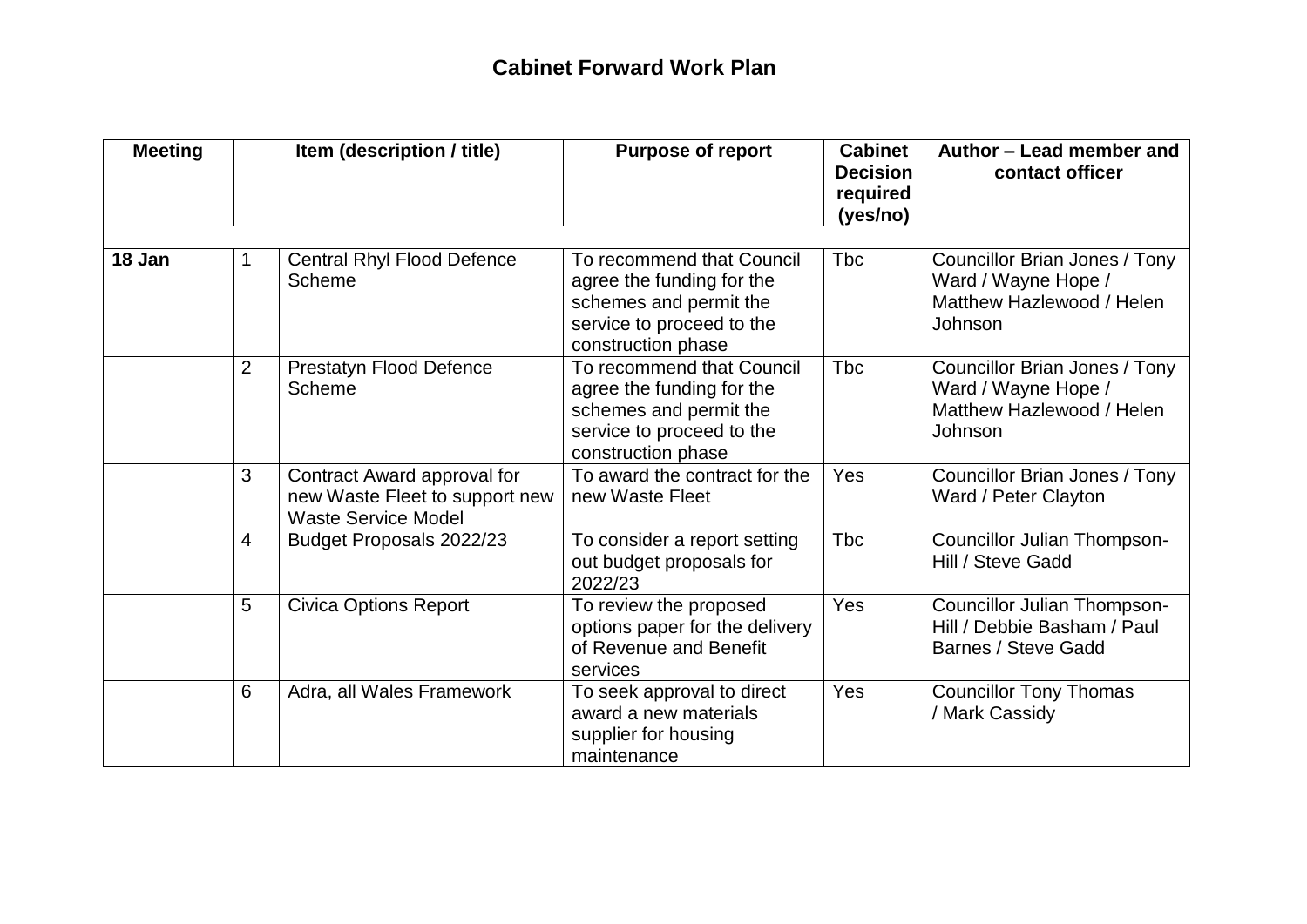| <b>Meeting</b> | Item (description / title) |                                                                                        | <b>Purpose of report</b>                                                                                                                                                                                                         | <b>Cabinet</b><br><b>Decision</b><br>required<br>(yes/no) | Author - Lead member and<br>contact officer                         |  |
|----------------|----------------------------|----------------------------------------------------------------------------------------|----------------------------------------------------------------------------------------------------------------------------------------------------------------------------------------------------------------------------------|-----------------------------------------------------------|---------------------------------------------------------------------|--|
|                | 7                          | Housing Rent Setting &<br><b>Housing Revenue and Capital</b><br><b>Budgets 2022/23</b> | To seek approval for the<br>proposed annual rent<br>increase for council housing<br>and to approve the Housing<br><b>Revenue Account Capital</b><br>and Revenue Budgets for<br>2022/23 and Housing Stock<br><b>Business Plan</b> | Yes                                                       | Councillor Julian Thompson-<br>Hill / Geoff Davies                  |  |
|                | 8                          | <b>Finance Report</b>                                                                  | To update Cabinet on the<br>current financial position of<br>the Council                                                                                                                                                         | <b>T</b> bc                                               | Councillor Julian Thompson-<br>Hill / Steve Gadd                    |  |
|                | 9                          | Items from Scrutiny Committees                                                         | To consider any issues<br>raised by Scrutiny for<br>Cabinet's attention                                                                                                                                                          | <b>T</b> bc                                               | <b>Scrutiny Coordinator</b>                                         |  |
|                |                            |                                                                                        |                                                                                                                                                                                                                                  |                                                           |                                                                     |  |
| 15 Feb         |                            | <b>Regional Memory Assessment</b><br><b>Service Invitation Tender</b>                  | To seek final approval of the<br>tender award                                                                                                                                                                                    | <b>Yes</b>                                                | Councillor Bobby Feeley /<br>Catrin Roberts / Catrin Perry          |  |
|                | $\overline{2}$             | Queens Market Phase 1 -<br>award construction contract                                 | To seek approval to award a<br>contract for the delivery of<br>Phase 1 of the Queens<br><b>Building Rhyl</b>                                                                                                                     | Yes                                                       | Councillor Hugh Evans /<br>Russell Vaughan                          |  |
|                | 3                          | Contract Award - Renovation of<br>terraced houses at 2-16<br>Aquarium Street in Rhyl   | To award a construction<br>contract for housing<br>development                                                                                                                                                                   | Yes                                                       | Councillors Tony Thomas and<br>Julian Thompson-Hill / Mark<br>Dixon |  |
|                | 4                          | Proposed scheme of delegated                                                           | A decision is required on                                                                                                                                                                                                        | Yes                                                       | Councillor Brian Jones / Tony                                       |  |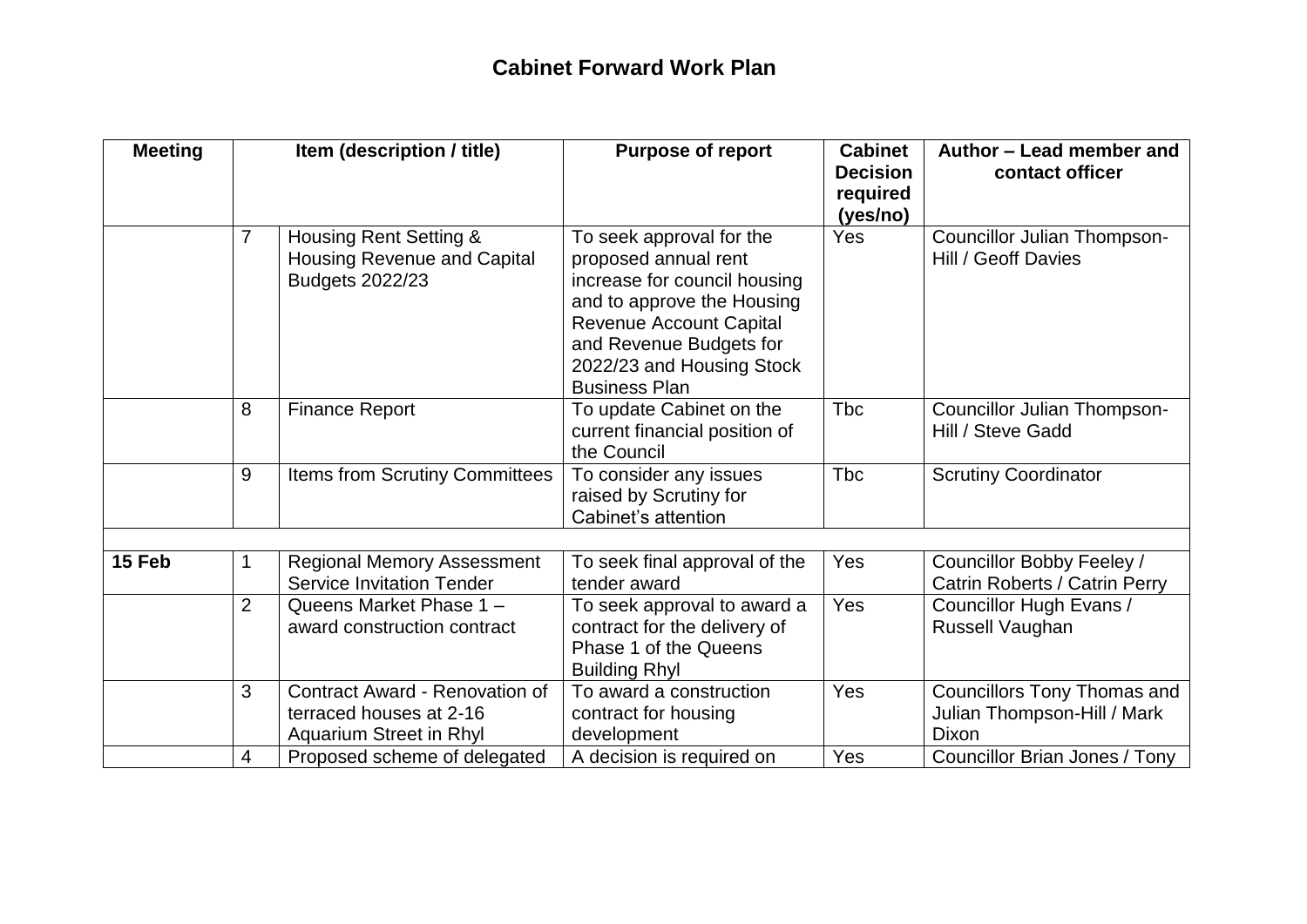| <b>Meeting</b> | Item (description / title) |                                                                                                                                        | <b>Purpose of report</b>                                                                  | <b>Cabinet</b><br><b>Decision</b><br>required<br>(yes/no) | Author - Lead member and<br>contact officer                                    |  |
|----------------|----------------------------|----------------------------------------------------------------------------------------------------------------------------------------|-------------------------------------------------------------------------------------------|-----------------------------------------------------------|--------------------------------------------------------------------------------|--|
|                |                            | decision making for land<br>acquisition (freehold and<br>leasehold) for carbon<br>sequestration and ecological<br>improvement purposes | whether or not to introduce<br>the new scheme of delegated<br>decision making as proposed |                                                           | Thomas and Julian<br>Thompson-Hill / Andrew Cutts<br>/ Alan Smith / Steve Gadd |  |
|                | 5                          | <b>Finance Report</b>                                                                                                                  | To update Cabinet on the<br>current financial position of<br>the Council                  | <b>T</b> bc                                               | <b>Councillor Julian Thompson-</b><br>Hill / Steve Gadd                        |  |
|                | 6                          | Items from Scrutiny Committees                                                                                                         | To consider any issues<br>raised by Scrutiny for<br>Cabinet's attention                   | <b>Tbc</b>                                                | <b>Scrutiny Coordinator</b>                                                    |  |
| 22 March       | $\mathbf 1$                | Contract Award approval for<br>Phase 2 Construction Works -<br>DCC Waste Transfer Station to<br>support new Waste Service<br>Model     | To award the contract for<br>Phase 2 construction works                                   | Yes                                                       | Councillor Brian Jones / Tony<br>Ward / Peter Clayton                          |  |
|                | $\overline{2}$             | <b>Finance Report</b>                                                                                                                  | To update Cabinet on the<br>current financial position of<br>the Council                  | <b>Tbc</b>                                                | Councillor Julian Thompson-<br>Hill / Steve Gadd                               |  |
|                | 3                          | <b>Items from Scrutiny Committees</b>                                                                                                  | To consider any issues<br>raised by Scrutiny for<br>Cabinet's attention                   | <b>T</b> bc                                               | <b>Scrutiny Coordinator</b>                                                    |  |
| 26 April       |                            | <b>Finance Report</b>                                                                                                                  | To update Cabinet on the                                                                  | <b>Tbc</b>                                                | <b>Councillor Julian Thompson-</b>                                             |  |